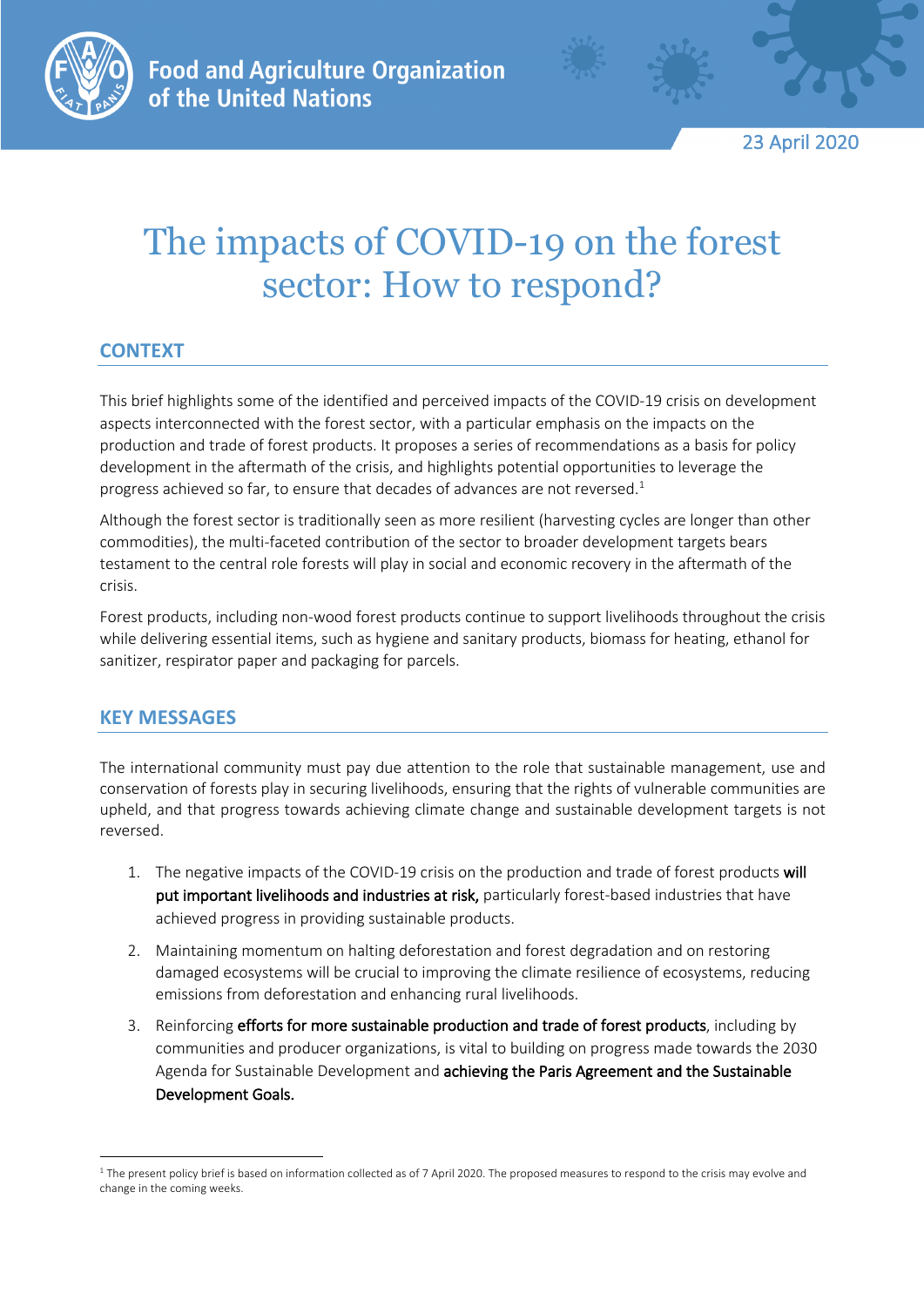## **IMPACTS OF COVID-19 ON THE FOREST SECTOR AND RELATED ASPECTS**

#### **Risks to social protection, including health and safety**

Social safety nets are typically weak in developing countries, which often leads to increased unemployment, poverty and food insecurity. It is estimated that 80-90 percent of forest enterprises are small and micro forest enterprises (SMFEs) (Mayers, 2006), while approximately 75 percent of forest production is informal (FAO, 2014). Most SMFEs therefore do not have access to social benefits and economic incentives. Producer associations play a strong role in providing social protection as well as financial services, such as insurance and micro-credits.

The forest sector has high levels of rural to urban migration, particularly for young men and women; however, COVID-19 is leading to reverse migration, which has the potential to spread the disease to remote, unprepared areas. COVID-19 is also disrupting value chains to towns, cities and internationally for goods and services, on which members of forest and farm producer organizations depend to meet income needs.

Restrictions on physical activities will affect all aspects of forest production. Larger and formal producers are most likely to implement government guidelines but there is considerable risk that informal producers and processors will continue activities in order to ensure some economic returns. Those involved in such enterprises risk both spreading COVID-19 and, in some jurisdictions, heavy financial consequences for breaking the law.

At the operations level it is important to provide practical and simple information for both workers and supervisors on how to mitigate and prevent further spread of the coronavirus, or indeed any other agent causing contagious disease.

#### **Impacts on forest-dependent livelihoods**

It is estimated that micro, small and medium enterprises (MSMEs) account for over 50 percent of total forest-related employment, with approximately 40 million people employed worldwide in the formal and informal sectors (IIED, 2016; PROFOR, 2019). The majority of domestic market demand for forest products in tropical timber-producing countries is met by MSMEs, often dwarfing a given country's volume of timber exported. MSMEs from both developed and developing countries are highly vulnerable during an economic crisis, with lower capacity to delay their spending without earnings.

#### **Disruptions to international trade and supply chains**

Many developing countries are heavily dependent on international trade and sometimes on a single commercial partner. Recent developments in the timber markets, particularly after the 2008 crisis, increased dependency on Chinese demand. However, the COVID-19 pandemic is having a significant effect on production and consumption patterns. Notable impacts include: (i) the decline of exported round timber to China, resulting in some places in stockpiles of export products being built up; (ii) limited demand in typically strong markets such as Austria and Germany; (iii) export markets in France, Italy and Spain at a standstill; and (iv) a decrease in export incomes in developing countries. In particular, the least developed timber-producing countries may suffer directly from plummeting export volumes of roundwood and other wood products.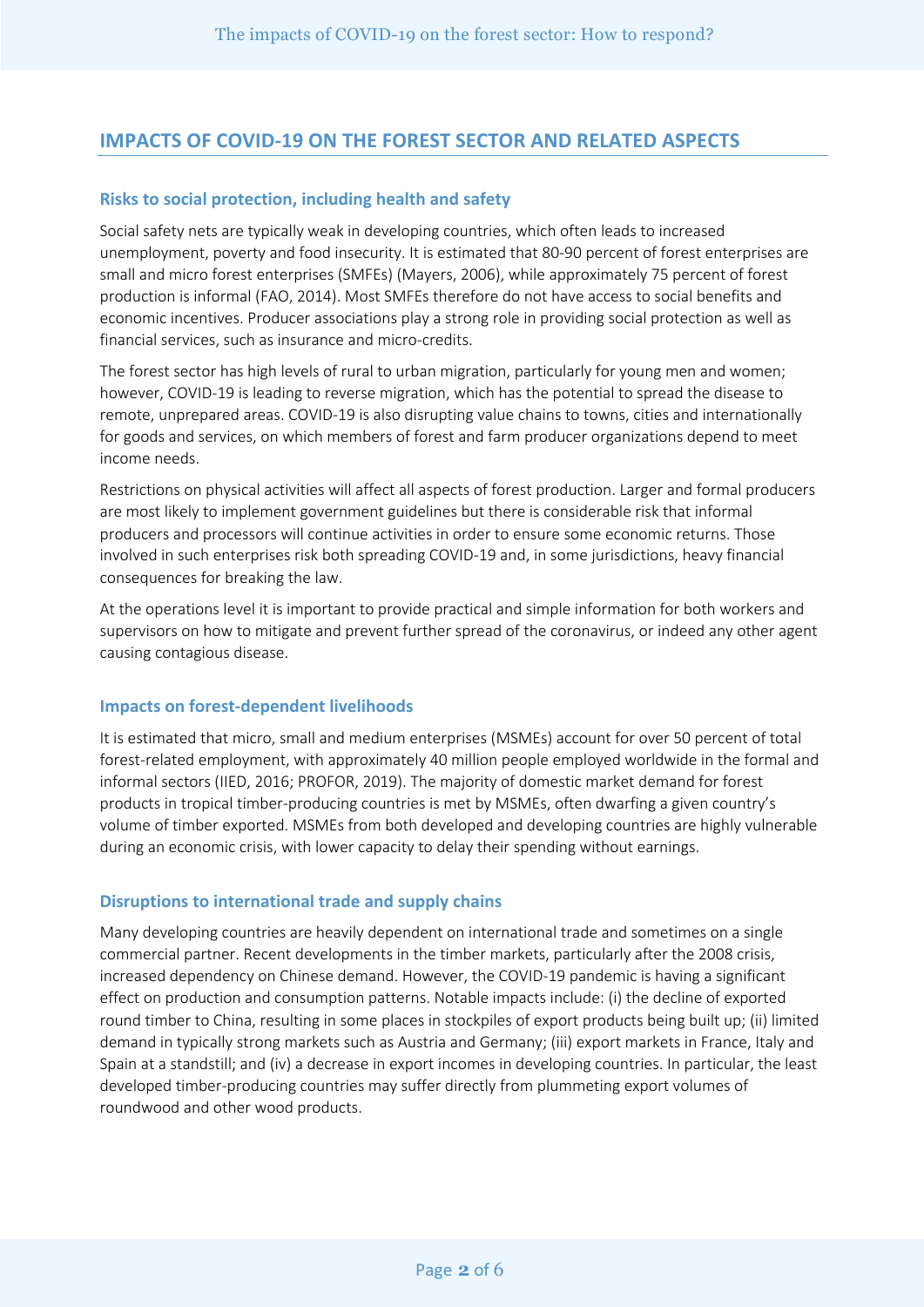#### Shifting trade patterns in the January–February 2020 period

A preliminary analysis of trade data shows the following trends. In January–February 2020**<sup>2</sup>** , major countries' imports/exports of wood and paper products (including furniture) declined ranging from 6 percent (United States of America) to 27 percent (Brazil), year-on-year. Among countries experiencing declines were: Chile (-24 percent), China (-20 percent), New Zealand (-17 percent), Republic of Korea (-16 percent), Japan (-14 percent) and Canada (-11 percent). Only two major countries increased their import/export over the same period: South Africa (+11 percent) and Turkey (+5 percent).

Moreover, trade requirements developed to stimulate legal timber production and promote sustainable forest management are potentially under pressure as national governments seek to provide stimulus packages for domestic industry to maintain income generation.

#### **Environmental impacts**

Findings from the Intergovernmental Panel on Climate Change (IPCC) 2019 report (IPCC, 2019) and a UN Environment Programme (UNEP) report on efforts to meet emissions targets (UNEP, 2019) indicate that efforts to date are significantly behind target and not at sufficient scale to impact global warming and consequent negative effects on poverty and food security. Furthermore, the potential for the COVID-19 crisis and the economic crisis that will follow to increase deforestation rates could represent a very serious setback to these international efforts.

Food insecurity and a decrease in household incomes tend to increase the reliance of smallholders on forests and forest products for subsistence, including medicinal plants and wildlife, which can result in overharvesting of natural resources. Following the COVID-19 outbreak, the use of wild plants and other herbal-based medicinal products around the world, is anticipated to increase. COVID-19 and the reverse migration from cities to rural areas due to lack of employment is also expected to put increasing pressure on forest resources through illegal charcoal production, conversion of forests to agriculture and other unplanned activities where legal livelihoods are lost.

There is a risk that stimulus packages (e.g. loans and incentives) for post-crisis responses might prioritize quick financial returns and employment over longer term climate and sustainability objectives and may exacerbate deforestation or forest degradation.

Low prices of oil and gas during the COVID-19 crisis also have an impact on the competitiveness of biobased products. The price advantage of non-renewable resources (available for production at lower cost and with supply larger than demand) may slow down the transition towards a sustainable bio-economy and benefit cement, steel and industries based on oil, gas and coal. Markets that are lost in renewable and sustainable bio-based products during the crisis are very difficult to recover afterwards.

Reduced availability of public and private investment due to economic crisis may reduce efforts to transform production systems and put at risk ambitious public and private sector commitments to fight climate change.

<sup>2</sup> More accurate and recent data on trade disruptions will become available in early May 2020.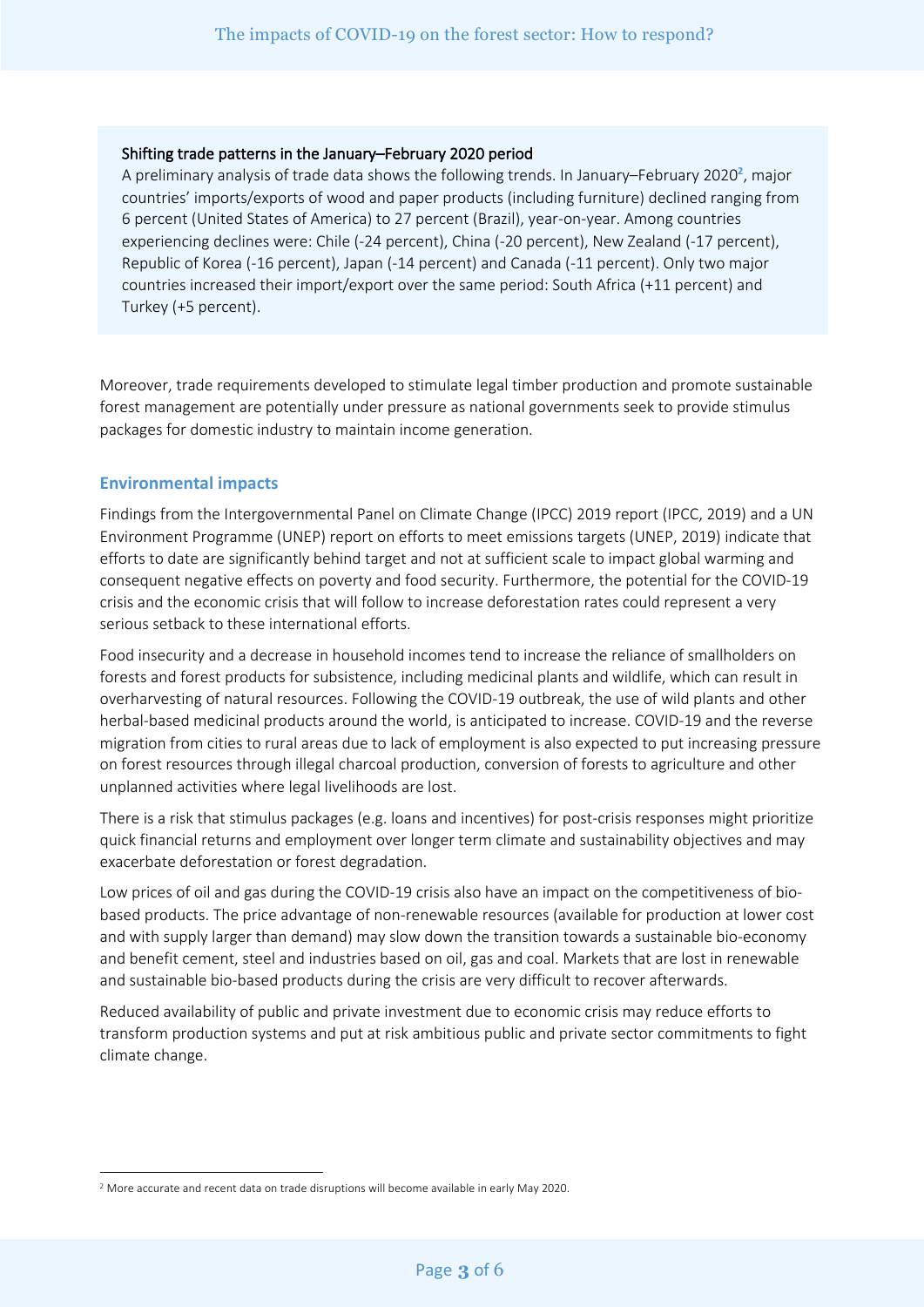#### **Negative effects on vulnerable communities, including women**

Steady progress has been made to date to empower women by supporting their participation in legal and sustainable fuelwood and charcoal production. However, the COVID-19 crisis is expected to put increasing pressure on forest resources through illegal charcoal production, often involving women, where livelihoods based on legal activities are sacrificed in favour of quick economic gains. In some countries, restrictions on travel and movements may affect the transportation and trade of fuelwood (particularly charcoal) from production sites to market centres (mostly urban areas). This may affect reliable access to energy for cooking in urban areas.

#### **Potential reversal of good governance and progress towards global development targets**

While the immediate focus of the post COVID-19 response is likely to shift to livelihoods, this could result in increased rates of deforestation. Deforestation is linked to negative effects on the economic and social well-being of forest producers and forest-dependent communities, and has long-term implications for future livelihoods.

The crisis may also create an opening to relax law enforcement to the extent of enabling large-scale illegal activities and fraudulent practices, while attention is focused on immediate economic impacts. This risks undoing hard-earned achievements to increase legal and sustainable timber production and reduce deforestation both at international and national level. Furthermore, reduction of independent on-theground monitoring activities of forest resources might increase tenure conflicts and land grabbing.

#### **OPPORTUNITIES AND RECOMMENDATIONS**

#### **To ensure that forest-dependent communities are protected**

- Support governments to connect forest beneficiaries with compensation measures adopted for other sectors, in particular through the use of producer associations as delivery partners.
- Design programmes combining poverty alleviation and environmental protection such as employment in forest restoration and monitoring, expand cash transfer programmes through a combination of payments for ecosystem services, and facilitate improved access and use of wild/indigenous/local foods that are readily available.
- Partner with the International Labour Organization, the World Bank and other relevant agencies to create targeted instruments to allow producer associations to increase the provision of micro-credit and social protection services, fostering the adoption of resilient, integrated and sustainable production practices for agricultural and forest products.
- Maintain a focus on legal and sustainable production for national industry incentive packages and ensure that sustainable production is economically viable (i.e. requirements are not so costly that MSMEs are forced into illegal practices).

#### **To build momentum to halt deforestation, further overuse of forest resources and degradation**

• Promote robust and comprehensive environmental policies addressing priority transboundary issues that may prevent and mitigate future pandemics, addressing the interacting threats due to illegal trade, habitat loss, climate change, and different sources of pollution by developing collaborative policy frameworks (source: S-G Report, March 2020).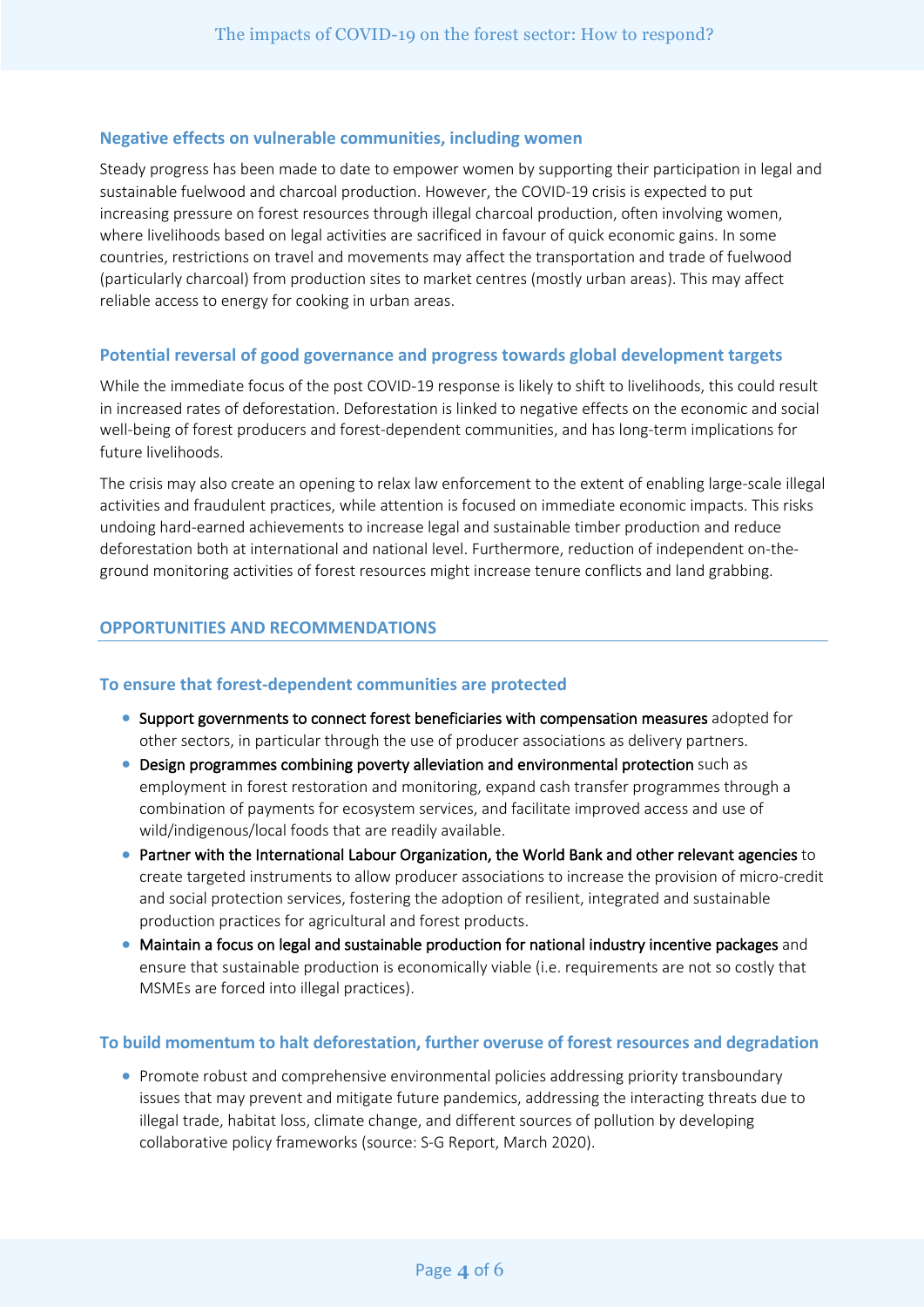- Recognize the need to halt deforestation as a critical element in improving food security and addressing climate change. To date, the focus has too often been limited to sector-specific actions, addressing timber production separately from agriculture, for example. Recognizing deforestation as a common challenge allows for the coordination of action across sectors to maintain and increase forest cover, not only to secure the livelihoods of forest-dependent communities, but also to maintain the long-term economic role of forests at the national level.
- Advocate for improved community-based natural resource management mechanisms and structures.
- Maintain support for independent monitoring activities that have significantly improved good forest governance and contributed to the long-term goal of halting forest degradation and deforestation.
- Incentivize community monitoring, in particular using IT and mobile technologies to reduce dependency on physical monitoring by governmental agents. In addition, support the establishment of quick-response conflict resolution.
- Recognize that wood production, in particular for energy in developing countries, is an essential means of livelihoods for millions of people.
- Stand ready to extend technical support to stakeholders to avoid the relaxation of environmental norms and regulations.

### **To minimize the impact on global trade and supply chains of forest products**

- Strengthen national and regional markets for forest products, in order to maintain access to legally harvested wood and technology (technical assistance, training, equipment), and create channels of commercialization.
- Coordinate strategies with ministries of economy, industry and trade to deliver targeted programmes based on public-private partnerships.
- Maintain demand for legal timber and work with governments to enforce internationally agreed regulations on legally harvested timber. This is critical to enable timber-producing countries to implement national legislation that promotes sustainable forest management.
- Amid disrupted international markets, boost the interest of governments and private sector actors in legal domestic timber production and processing, by providing more opportunities for smallholders and other local timber producers.
- Formalize and facilitate domestic timber production to supply local export-oriented industries. Over the years, these industries have increasingly relied on lower risk and better documented timber supplies imported from developed countries (with a high carbon footprint).

## **To leverage action, building more sustainable production and resilient supply chains, providing more diverse livelihoods**

- Turn the crisis into an opportunity to promote more legal and sustainable products and naturebased solutions to counter any short and longer-term shocks to livelihoods, particularly for more vulnerable people in rural societies who depend on income from land use.
- Increase economic incentives for the legal and sustainable production of timber to mitigate the potential effects of reduced prices in this commodity market caused by an influx of illegal products.
- Promote the use of digital innovations to improve data access and analytics for decision makers, including market exchange platforms and logistics along value chains for legal and sustainable products.